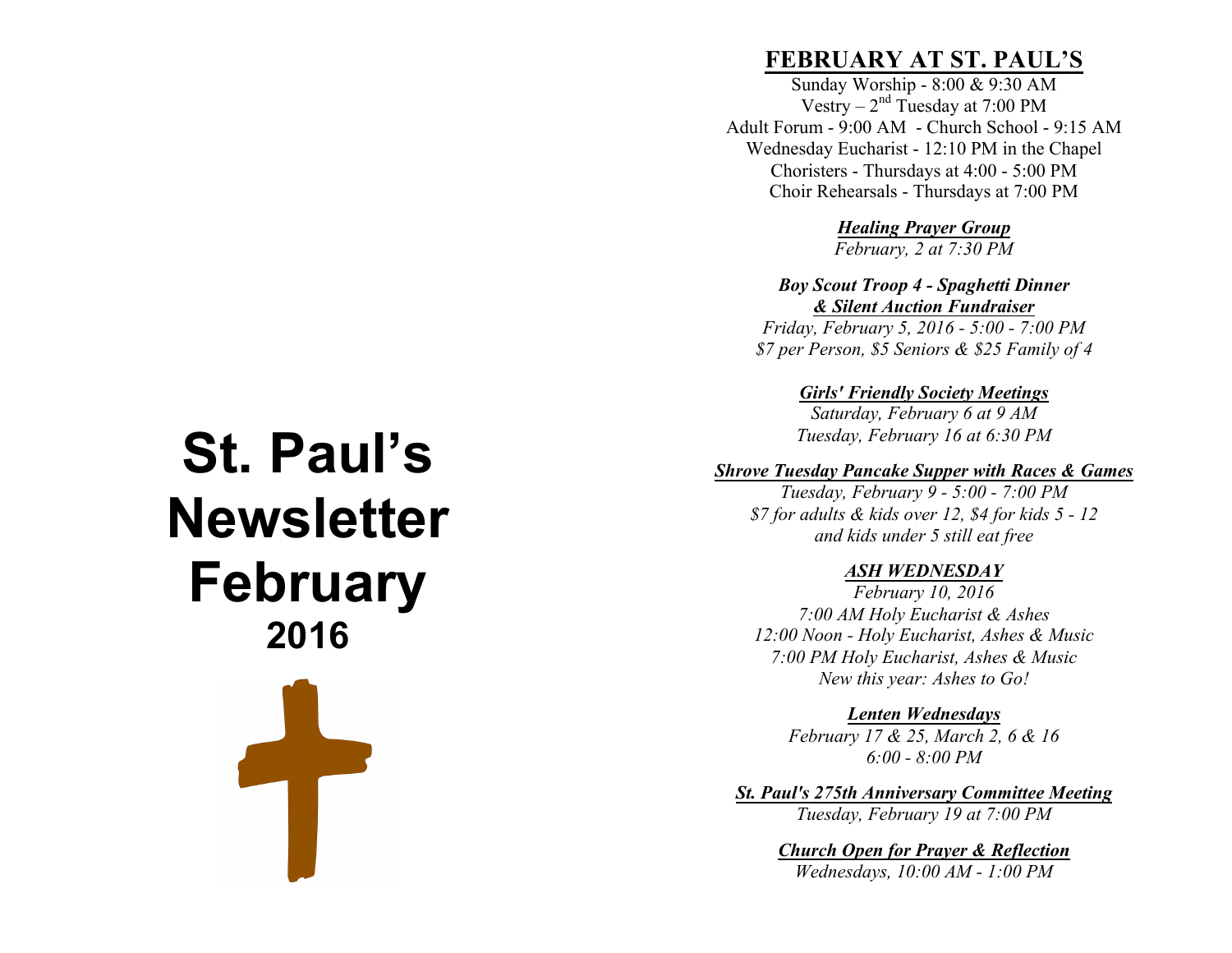Dear Companions in Christ,

Here I am still enjoying poinsettias both at church and home, yet Lent is near – beginning on an early Ash Wednesday of February 10.

Check inside this newsletter for more on our Shrove Tuesday Pancake Supper – complete with pancake races and other games – on Tuesday February 9. Show up between 5:00-7:00 PM for a full dinner and fun as we enjoy the tradition of "clearing out the larder" before the solemn season of Lent.

Of course Lent begins bright and early the following day of Ash Wednesday with services at 7:00 AM, 12:10 PM and 7:00 PM. All services include the Imposition of Ashes and Holy Eucharist; music will be at the latter two services (complete with choir in the evening).

In addition to these traditional services, the Vestry has encouraged us to offer Ashes-to-Go in front of the church on Main Street to expand our mission to those who might not come to a full service. This has been practiced by many Episcopal churches in recent years and is intended to help us live up to the charge to "go where the people are." If you'd like to bundle up and help with this exciting effort, please let me know right away. Hot beverages provided!

Once Lent begins, we'll offer our "Souper-Study" on Wednesday evenings February 17 and 25, and March 2, 9 and 16 from 6:00-8:00 PM. We begin with a simple meal, followed by study and worship. This year's topic is *Sensing the Gospel: The Spiritual Gifts of Touch, Sight, Taste, Hearing & Smell.* We'll have Bible study and experience reflection inspired by this theme. What I love about this approach is that it urges us to keep celebrating the Incarnation – the Word made flesh – from Christmas into Easter. Alleluia! (Let's say it while we still can…)

I hope you'll consider participating in this unique midweek Lenten program, especially if you've not done so before. Think of it this way: It's a total of *ten hours* out of your busy life -- and it just might help you make new friends, enjoy a meal (you don't have to cook), learn something new and expand your spiritual life. For this, you likely do have time.

Breathlessly getting ready for an early Lent,

Dee Anne+

**\*\*\*\*\*\*\*\*\*\*\*\*\*\*\*\*\*\*\*\*\*\*\*\*\*\*\*\*\*\*\*\*\*\*\*\*\*\*\*\*\*\*\*\*\***

### **ASH WEDNESDAY**

**February 10, 2016**

**7:00 AM - Holy Eucharist & Ashes**

**12:00 Noon - Holy Eucharist, Ashes & Music**

**7:00 PM Holy Eucharist, Ashes & Music**

**New this year: Ashes to Go!**

**\*\*\*\*\*\*\*\*\*\*\*\*\*\*\*\*\*\*\*\*\*\*\*\*\*\*\*\*\*\*\*\*\*\*\*\*\*\*\***

**Readers – Ushers – Crucifers – Acolytes – Chalice Bearers!**

Please check your schedules for services and times you are serving. If you are unable to fulfill your obligation, please obtain a substitute for yourself! If you would also inform the parish office of any changes it would be greatly appreciated! Thank you.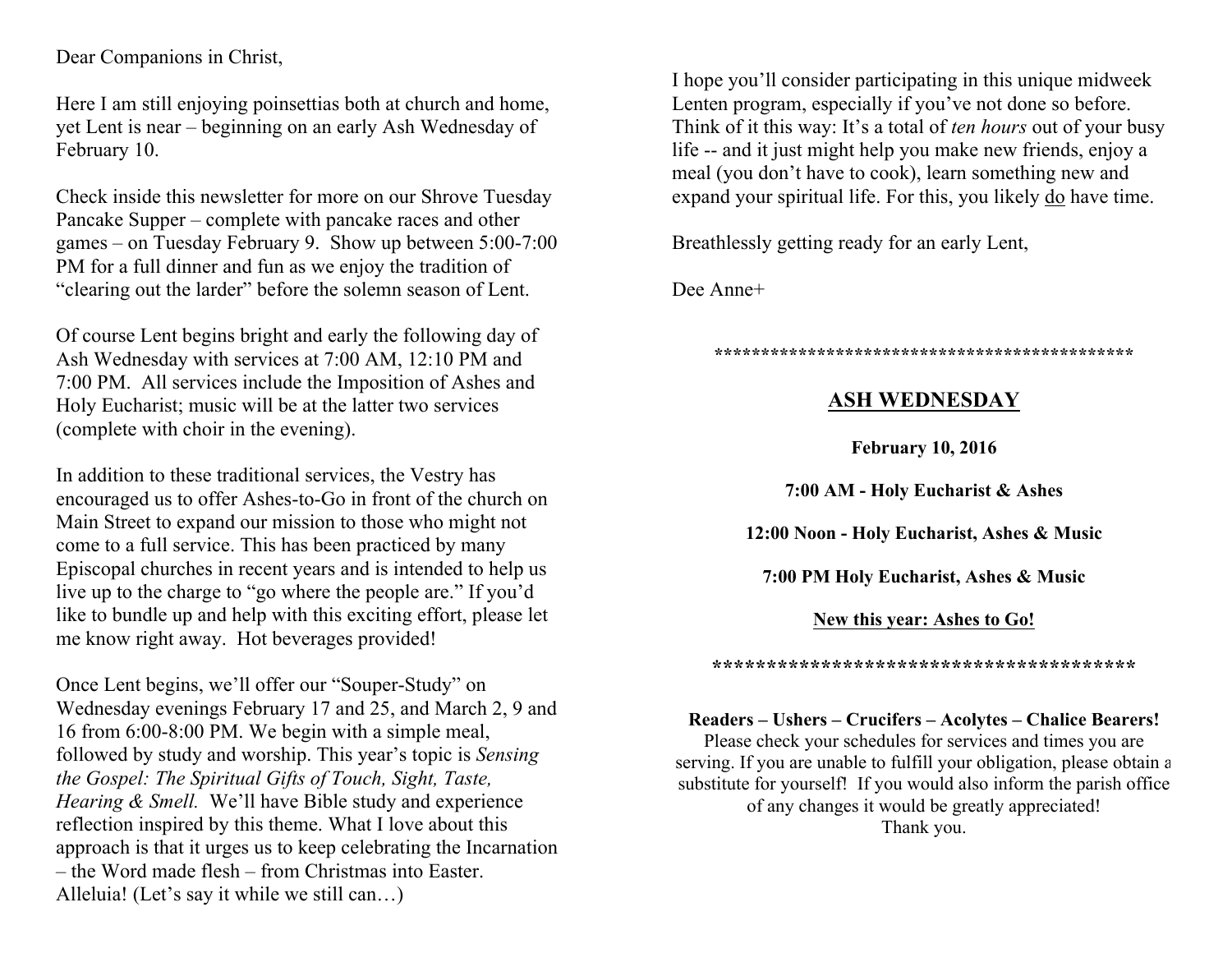# **Vestry Update – January 2016**

Our January meeting's focus was on the budget, the annual meeting, our upcoming vestry retreat, and biding a fond farewell to our departing class of members.

**Treasurer's Report**: A motion was made and seconded to accept the report as submitted. The deficit for the year came in \$10,000 less than forecasted, but the deficit amount was still over \$58,000. The budget as compiled by the finance committee for 2016 was presented for review. A motion was made and seconded to accept the budget with a projected pledge amount of \$220,000 and some minor changes. With the new gas fired boilers we are hoping to achieve savings greater than what we are projecting which is 40% of what we spent for oil last year.

#### **Committee Reports** –

**Technology**: St. Paul's web site is up and running thanks to Chris and Donna Regan. It is a work in progress but we are adding to it each week. Please check it out and forward any suggestions to the Vestry. An instant messaging system has been put in place to inform us of service changes, closings due to weather, etc. If you would like to be included, please submit your cell phone number to Donna Regan or send it to the church office.

**Stewardship:** Over 100 pledges for \$205,000 had been received as of our meeting. There are still over 20 pledges outstanding for which the stewardship committee will follow up. Based on past experience we are projecting pledge income of at least \$220,000. **Property:** A contract has been signed and painting of the church will commence in February with a goal to be completed before Holy Week. Repairs will also begin to replace a section of the drain pipe from the 3rd floor lavatory that had developed a significant crack.

Finally, we bid a fond farewell to our departing members, Don Brennan, Scott Kennedy, Diane Simpson, and Amy Grant with a cake provided by Dee Anne from Alyssa's Cakery. With the departure of the class of 2013 we finalized plans for the annual meeting and brunch and discussed our upcoming retreat on February  $6<sup>th</sup>$  at St. John's in North Haven.

Your Wardens, Amy Foster & Chuck Maynard

# **BOY SCOUT TROOP 4**

**Spaghetti & Meatball Dinner & Silent Auction Fundraiser** Friday, February 5th, 2016

5:30 pm - 7:00 pm St. Paul's Episcopal Church 65 North Main Street, Wallingford \$7.00 per person Senior Citizens \$5.00 - Family of four \$25.00

**\*\*\*\*\*\*\*\*\*\*\*\*\*\*\*\*\*\*\*\*\*\*\***

#### **So, what are we having for supper? Pancakes!!**

That's right, pancakes. **St. Paul's Annual Shrove Tuesday Pancake Supper** will be held this year of **February 9th**, from 5pm to 7pm. Price is \$7 for adults and kids over 12, \$4 for kids 5-12, kids under 5 still eat free! All proceeds will go toward helping defray the cost of the Nicaragua service trip. On the menu this year will be pancakes, bacon, fruit salad that can't be beat, and the company of some really great people. All are welcome. For more information or if you are able to help out at this event contact Bill Merric. See ya there!



**Pancake Races & Games**

The pancake dinner will be on February  $9<sup>th</sup>$  from 5-7pm. This is a family friendly event and so much fun! The pancakes are delicious and there are many toppings to choose from. Just think, no need to cook dinner and the children are sure to provide you with entertainment as they race their little hearts out at our pancake races! Please note: races will be held at 5:30 and 6:30PM. We will be doing our traditional race and also a three legged race, so grab a partner and bring your "A game!" There's no better way to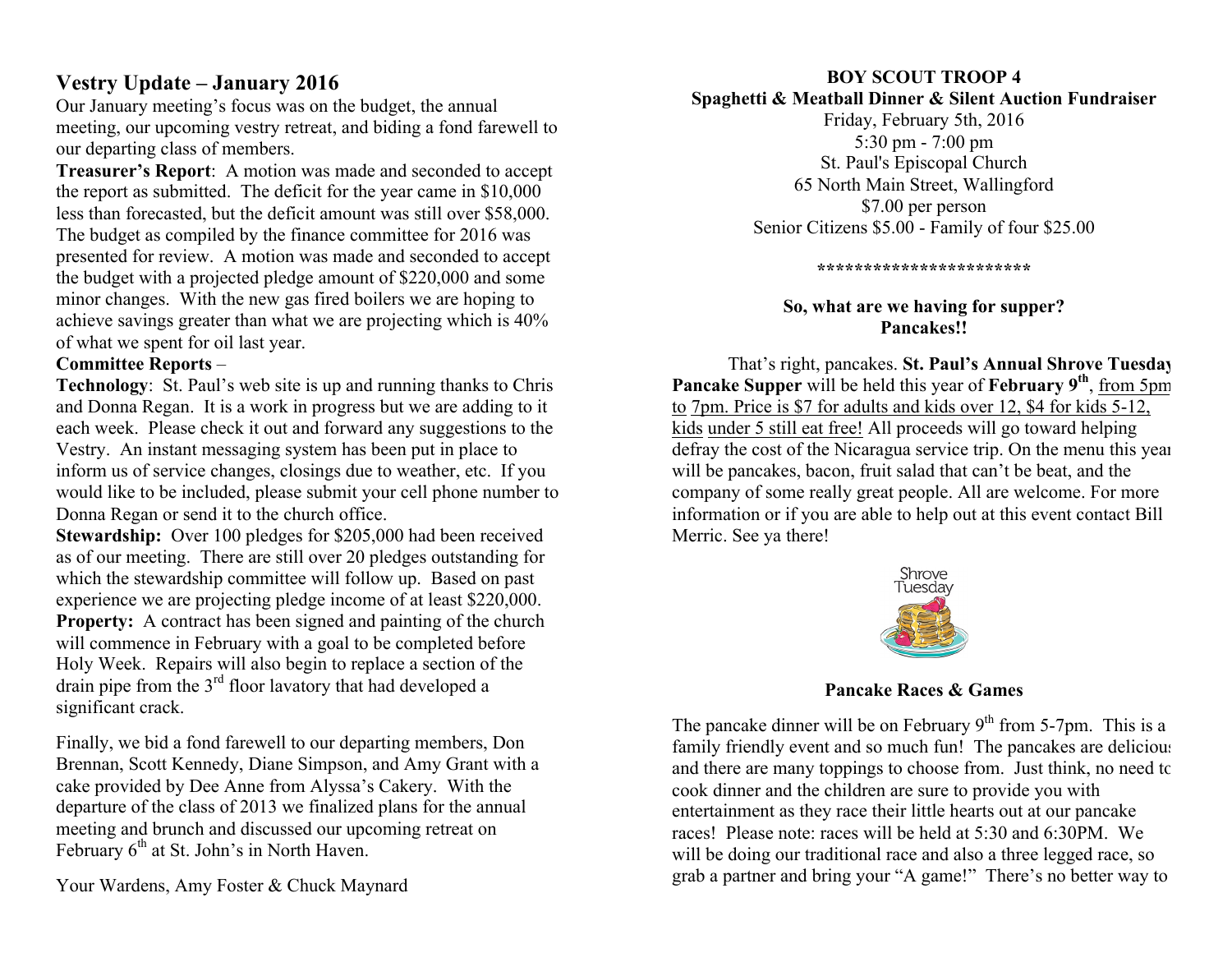#### spend a Tuesday night.

**Sensing the Gospel: The Spiritual Gifts of Touch, Sight, Taste, Hearing & Smell**

#### **Lenten Wednesdays February 17 & 25, March 2, 9 & 16**

Please come enjoy a simple supper with study and reflection on these five short evenings in Lent, from **6:00-8:00 PM**. We'll use our God-given senses to explore select Bible passages with the goal of becoming better acquainted with Jesus -- the Word made flesh. To help our planning, please reserve your place in advance by calling (203-269-5050) or emailing

rector@stpaulswallingford.org the Rector, or simply signing up on a list posted in church. This should be quite an *experience* (get it?)!

#### **\*\*\*\*\*\*\*\*\*\*\*\*\*\***

#### **Lent Madness: Who Will Win the Golden Halo?!?**

Why wait for "March Madness" when you can jump into "Lent Madness" right now?

This is a fun (yes, it's allowed) way to observe Lent daily and from the comfort of your computer while learning about (and voting on!) the Saints. (Much to the rector's chagrin, Francis of Assisi beat out Brigid of Kildare for the Golden Halo last Maundy Thursday.) This could be an engaging activity for the whole family -- just remember to play nice. Check out lentmadness,org to sign up and look for more information at church too. Good luck!

#### **\*\*\*\*\*\*\*\*\*\*\*\*\*\*\***

**Confirmation class begins** -- The organizational meeting of this year's Confirmation Class is Sunday, January 31 at 4:00 PM in Wilkinson Hall. The gathering will include dinner, games and hopes/expectations for the class. Please bring your calendars! RSVP to the parish office, or Sue Rourke. The normative age for this mature and public profession of faith in the Episcopal Church is age 16.

#### **Serving Schedule**

The next schedule for those serving at St. Paul's Church will include four services during Holy Week as well as Easter Sunday. Due to the large number of services, many people will be needed to serve. You will not be scheduled ONLY if I receive your nonavailability by February 18, 2016 and NO LATER in order to complete scheduling. If you are scheduled and cannot serve, it is your responsibility to secure a substitute. To obtain a list of those who serve, contact the church office and one will be provided to you.

Thank you, Jane Smith

#### **St. Paul's 275th Anniversary Committee Meeting**

The date and time of the next meeting is February 16, 2016 at 7:00 pm. Anyone interested is welcome to attend!

#### **Church Open for Prayer & Reflection Wednesdays 10 AM - 1 PM**

Since mid-August Gene Gervais has been opening the church for prayer and reflection on Wednesdays from 10:00 AM - 1:00 PM. During this holiday season, take some time for reflection and prayer on Wednesdays. ALL are welcome to come and stay for as little or as much of the time as needed. Help spread the word!

Please advise us of - change of address or telephone numbers - illness, hospitalizations, deaths - requests for baptisms, weddings, etc.

**Healing Prayer Group** will meet on February 2nd at 7:30 PM.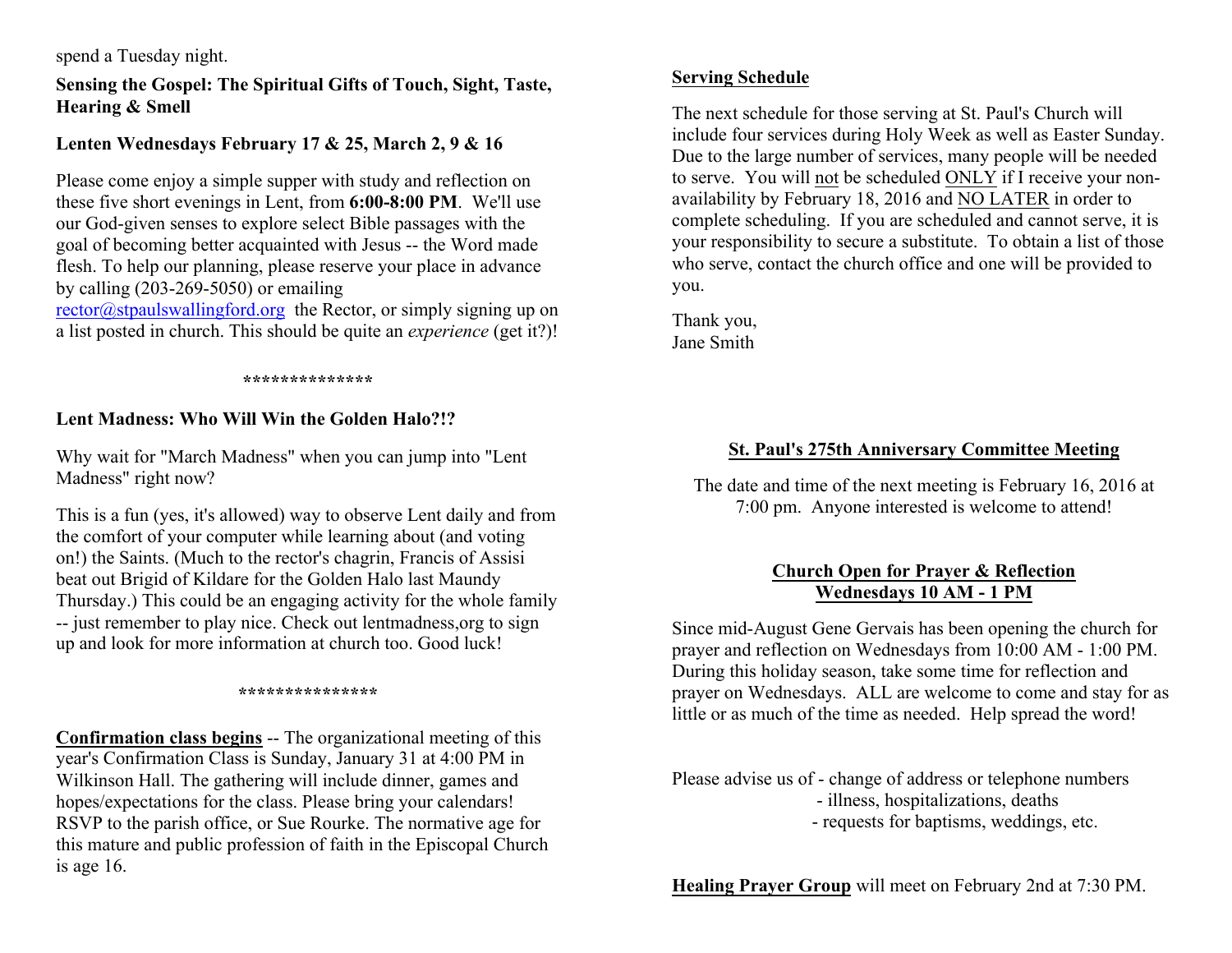St. Paul's Girls' Friendly Society

February 2016- Meetings and Events



All girls age 5 years and up are invited to join! Contact Karen Rowe if you have questions

Saturday February 6 – Meeting - 9:00 am – 11:00 am, "Valentine's Day" theme. The girls will be learning about St. Valentine, write out Valentines to some special people, and do a Valentine inspired craft for themselves!

.

Tuesday February 9 – Event - **Parish Pancake Supper, 5:00 pm – 7:00 pm**– *PLEASE NOTE: THIS IS NOT A REGULAR GFS MEETING*. Our Junior High girls will be serving at this event! Any of our younger GFS girls who attend with their families, must be supervised by their parents. There will be pancakes with tons of different toppings to choose from and kids activities courtesy of Becky Scalesse, our Christian Education Coordinator! Come and enjoy before our season of Lent begins.

Tuesday February 16 – Meeting - 6:30 pm – 8:00 pm, "Mid-Winter" theme. Along with other activities, we will introduce our new Diocesan mission project, IRIS.

IRIS – Integrated Refugee & Immigrant Services, located in New Haven, is a program of the Episcopal Church in Connecticut and is an affiliate of Episcopal Migration Ministries and the Immigration and Refugee Program of Church World Service.

The program was created by the Episcopal Diocese of Connecticut in June, 1982 as the Diocesan Refugee Services Committee. New Haven became the permanent home in 1995. In 2007, the name was changed to IRIS.

IRIS is looking to increase the number of refugee families it plans to resettle in 2016 from 240 to 500. About 300 would come from Syria, Iraq and Afghanistan. The remaining would come from South Sudan, Eritrea, and the Democratic Republic of Congo.

The refugees that arrive have gone through several rounds of interviews and security screenings over a number of years. They must prove refugee status and once approved, must buy their own plane ticket to the United States.

Our three branches of GFS in Connecticut will focus on the educational needs of the refugee children. After families arrive and are settled in housing, the children must be registered for school. IRIS provides each child with a backpack containing basic school supplies so that they will have a good start to their school experience.

We will be collecting: binders, loose leaf paper, spiral notebooks, folders, calculators, scissors, rulers, erasers, pencil boxes, highlighters, glue sticks, pencil sharpeners, boxes of colored pencils, crayons, pens, pencils. In addition, we are also collecting: Learn to Read books, coloring books, toy cars, Barbies, etc.

IRIS gives backpacks all year long as new families arrive, so our collection of supplies will be ongoing, all year long.

(NOTE: Kate Adams, Education Coordinator, is our contact at IRIS, as well as Jane Smith's granddaughter and a former GFS-er herself!)

- Happy Valentines Day!

- Karen Rowe, Branch Advisor, Beverly Chevalier, Leader,
	- Jane Smith, Leader



**Nicaragua Service Trip (July 30, 2016 – August 7, 2016)** – Contact Rob Page for more information.

Please continue to keep putting spare change in our "Change for Change" jars located in the church to help us as we look forward to next year's trip, as we help those less fortunate.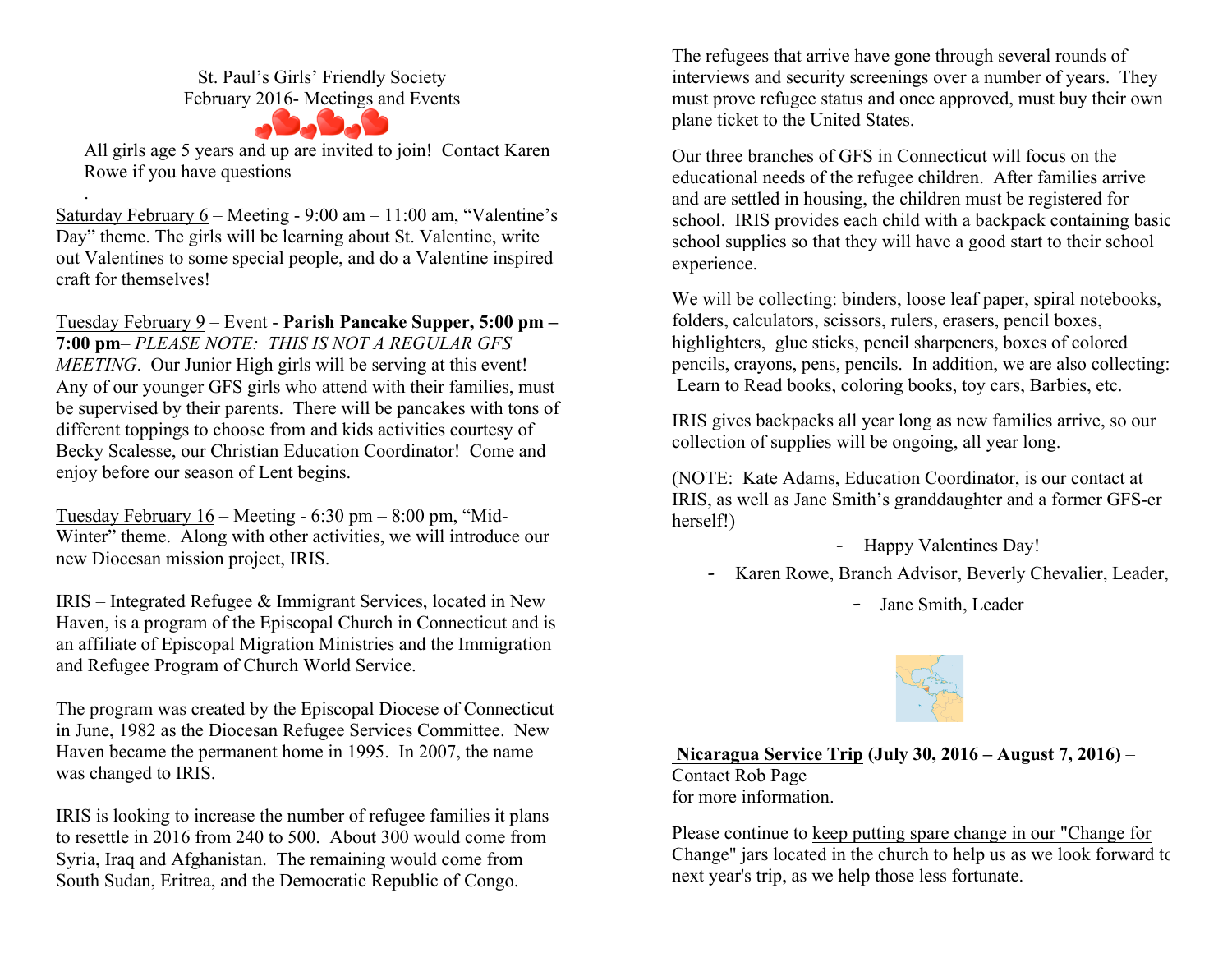#### **PASTORS OF THE EARLY YEARS**

We heard of Rev. Theophilus Morris and how he met with a group of Anglicans and formally started the church in Wallingford. Now lets look at some of the other men who ministered to this small group.

Rev. James Lyon succeeded Rev. Morris, and he served the church until about 1750. The Rev. Ebenezer Punderson preached to a "pretty congregation, and baptized three children." on 18 October 1750. Rev. Punderson ministered to six parishes in New Haven County

Next month Ichabod Camp.



#### **Holy Baptism**

The Sacrament of Holy Baptism will be celebrated on the following Feast Days: Easter Eve (March 26, 2016), Pentecost (May 15, 2016) and All Saints' Sunday (November 6, 2016). Preparation for this celebration of Christian initiation includes a formal application and participation of parents and godparents in our Baptism Workshop and Rehearsal. Please direct any inquiries to the Rector at 203-269-5050 or rector@stpaulswallingford.org.

#### **Walking Together**

#### Living God's Mission: Annual Mission Conference of the Episcopal Church in Connecticut - March 5th, St. Paul's Episcopal Church, Huntington, CT.

There is something for everyone at this year's conference - world renown speakers, a variety of speakers on the subject of getting started in missions, youth on mission, cultural sensitivity, funding opportunities, teaming up with NGOs, refugee resettlement, assetbased community development and more. For more information, please see Rob Page or visit to companionsinmission.net. Registration is free at

http://2016missionconference.eventbrite.com.

#### **THRIFT SHOP NEWS**

It might look & feel like Winter outside, but the gals at the Thrift Shop are getting ready for Spring/Summer! We are in need of seasonal decor items, framed prints, sheets/bedding, curtains & paperback books. If you are doing any cleaning out of the closets, please remember us! Drop your donations off during our business hours Thursday, Friday and Saturday from 10 AM - 1 pm or on Monday mornings from 8:30-Noon when we are there pricing/sorting. Please also be sure to share our Facebook page with family & friends and spread the news - It's FREE advertisement!!!! Thinking of a new Volunteer Goal for 2016? Please consider a few hours at the Shop! Contact Alesia Manicone (203)537-1506 for more details. We have lots of exciting things happening in the year 2016!!!!!!!!

#### **Times for St. Paul's Sunday Service**

Comcast Cable Channel 18 Frontier Channel 99 www.WPAA.TV - WPA on the Internet Sunday - 5:00 PM Monday - 8:00 AM Wednesday - 1:00 PM Saturday - 6:30 PM

**St. John the Evangelist** in Yalesville has a weekly ministry on Wednesdays at the Masonic Home. Volunteers are needed to transport residents to the Masonic chapel for church service and Holy Communion then back to their rooms. The church service begins at 10:30 AM, but those who will be transporting residents should arrive at 9:45 AM. Feel free to try it once or twice, and there are classes which you will have to take to continue. A free lunch is provided afterwards. If you are considering this ministry, get more information and please call Cynthia Ayers at 203-427-3643

*DEADLINE FOR THE MARCH NEWSLETTER IS*